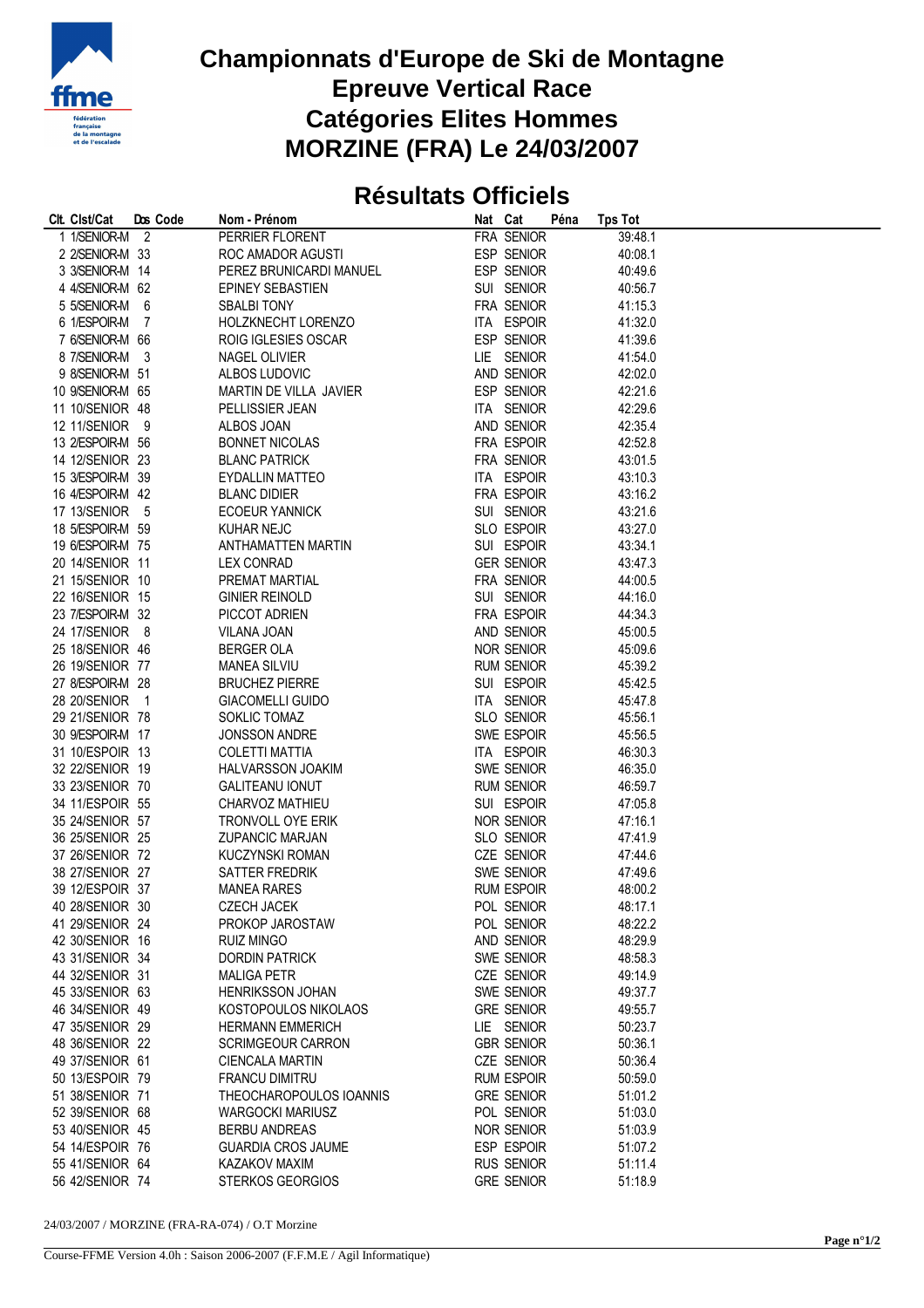

### **Championnats d'Europe de Ski de Montagne Epreuve Vertical Race Catégories Elites Dames MORZINE (FRA) Le 24/03/2007**

#### **Résultats Officiels**

| Dos Code | Nom - Prénom                                                                                                                                                                                                                                                                                                                                                                                                                                                                                                                                                                                                                                                                                                                                                                               |                                       | Péna                                       | <b>Tps Tot</b>                                                                                                                                                                                                                                                                                                                                                                                                                                                                                                                                                                                    |                                          |
|----------|--------------------------------------------------------------------------------------------------------------------------------------------------------------------------------------------------------------------------------------------------------------------------------------------------------------------------------------------------------------------------------------------------------------------------------------------------------------------------------------------------------------------------------------------------------------------------------------------------------------------------------------------------------------------------------------------------------------------------------------------------------------------------------------------|---------------------------------------|--------------------------------------------|---------------------------------------------------------------------------------------------------------------------------------------------------------------------------------------------------------------------------------------------------------------------------------------------------------------------------------------------------------------------------------------------------------------------------------------------------------------------------------------------------------------------------------------------------------------------------------------------------|------------------------------------------|
|          | ROUX LAETITIA                                                                                                                                                                                                                                                                                                                                                                                                                                                                                                                                                                                                                                                                                                                                                                              |                                       |                                            | 46:44.7                                                                                                                                                                                                                                                                                                                                                                                                                                                                                                                                                                                           |                                          |
|          | PEDRANZINI ROBERTA                                                                                                                                                                                                                                                                                                                                                                                                                                                                                                                                                                                                                                                                                                                                                                         |                                       |                                            | 48:04.2                                                                                                                                                                                                                                                                                                                                                                                                                                                                                                                                                                                           |                                          |
|          | PELLISSIER GLORIANA                                                                                                                                                                                                                                                                                                                                                                                                                                                                                                                                                                                                                                                                                                                                                                        |                                       |                                            | 49:11.3                                                                                                                                                                                                                                                                                                                                                                                                                                                                                                                                                                                           |                                          |
|          | <b>GRUBER BARBARA</b>                                                                                                                                                                                                                                                                                                                                                                                                                                                                                                                                                                                                                                                                                                                                                                      |                                       |                                            | 49:45.0                                                                                                                                                                                                                                                                                                                                                                                                                                                                                                                                                                                           |                                          |
|          | ETZENSPERGER NATHALIE                                                                                                                                                                                                                                                                                                                                                                                                                                                                                                                                                                                                                                                                                                                                                                      |                                       |                                            | 50:30.7                                                                                                                                                                                                                                                                                                                                                                                                                                                                                                                                                                                           |                                          |
|          | MABILLARD CATHERINE                                                                                                                                                                                                                                                                                                                                                                                                                                                                                                                                                                                                                                                                                                                                                                        |                                       |                                            | 50:40.9                                                                                                                                                                                                                                                                                                                                                                                                                                                                                                                                                                                           |                                          |
|          | <b>FAVRE CORINNE</b>                                                                                                                                                                                                                                                                                                                                                                                                                                                                                                                                                                                                                                                                                                                                                                       |                                       |                                            | 51:11.0                                                                                                                                                                                                                                                                                                                                                                                                                                                                                                                                                                                           |                                          |
|          | <b>DUSAUTOIR SOPHIE</b>                                                                                                                                                                                                                                                                                                                                                                                                                                                                                                                                                                                                                                                                                                                                                                    |                                       |                                            | 51:59.7                                                                                                                                                                                                                                                                                                                                                                                                                                                                                                                                                                                           |                                          |
|          | MARTINELLI FRANCESCA                                                                                                                                                                                                                                                                                                                                                                                                                                                                                                                                                                                                                                                                                                                                                                       |                                       |                                            | 52:44.7                                                                                                                                                                                                                                                                                                                                                                                                                                                                                                                                                                                           |                                          |
|          | <b>FLEISCHMANN ELISA</b>                                                                                                                                                                                                                                                                                                                                                                                                                                                                                                                                                                                                                                                                                                                                                                   |                                       |                                            | 53:04.3                                                                                                                                                                                                                                                                                                                                                                                                                                                                                                                                                                                           |                                          |
|          |                                                                                                                                                                                                                                                                                                                                                                                                                                                                                                                                                                                                                                                                                                                                                                                            |                                       |                                            |                                                                                                                                                                                                                                                                                                                                                                                                                                                                                                                                                                                                   |                                          |
|          | <b>FABRE VALENTINE</b>                                                                                                                                                                                                                                                                                                                                                                                                                                                                                                                                                                                                                                                                                                                                                                     |                                       |                                            |                                                                                                                                                                                                                                                                                                                                                                                                                                                                                                                                                                                                   |                                          |
|          | ARRO RIBOT GEMMA                                                                                                                                                                                                                                                                                                                                                                                                                                                                                                                                                                                                                                                                                                                                                                           |                                       |                                            | 54:34.7                                                                                                                                                                                                                                                                                                                                                                                                                                                                                                                                                                                           |                                          |
|          | JUILLAGUET CATHERINE                                                                                                                                                                                                                                                                                                                                                                                                                                                                                                                                                                                                                                                                                                                                                                       |                                       |                                            | 55:22.1                                                                                                                                                                                                                                                                                                                                                                                                                                                                                                                                                                                           |                                          |
|          | ZABIZARRETA GUERENDIAIN IZASKUN                                                                                                                                                                                                                                                                                                                                                                                                                                                                                                                                                                                                                                                                                                                                                            |                                       |                                            | 55:53.9                                                                                                                                                                                                                                                                                                                                                                                                                                                                                                                                                                                           |                                          |
|          | <b>BLOM ELLEN</b>                                                                                                                                                                                                                                                                                                                                                                                                                                                                                                                                                                                                                                                                                                                                                                          |                                       |                                            | 56:14.9                                                                                                                                                                                                                                                                                                                                                                                                                                                                                                                                                                                           |                                          |
|          | <b>CUMINETTI SILVIA</b>                                                                                                                                                                                                                                                                                                                                                                                                                                                                                                                                                                                                                                                                                                                                                                    |                                       |                                            | 56:26.5                                                                                                                                                                                                                                                                                                                                                                                                                                                                                                                                                                                           |                                          |
|          |                                                                                                                                                                                                                                                                                                                                                                                                                                                                                                                                                                                                                                                                                                                                                                                            |                                       |                                            | 56:32.0                                                                                                                                                                                                                                                                                                                                                                                                                                                                                                                                                                                           |                                          |
|          | <b>MARINKO JANA</b>                                                                                                                                                                                                                                                                                                                                                                                                                                                                                                                                                                                                                                                                                                                                                                        |                                       |                                            | 56:43.1                                                                                                                                                                                                                                                                                                                                                                                                                                                                                                                                                                                           |                                          |
|          | <b>MAGNENAT GABRIELLE</b>                                                                                                                                                                                                                                                                                                                                                                                                                                                                                                                                                                                                                                                                                                                                                                  |                                       |                                            | 57:31.3                                                                                                                                                                                                                                                                                                                                                                                                                                                                                                                                                                                           |                                          |
|          | PEDERSON LENE                                                                                                                                                                                                                                                                                                                                                                                                                                                                                                                                                                                                                                                                                                                                                                              |                                       |                                            | 57:41.3                                                                                                                                                                                                                                                                                                                                                                                                                                                                                                                                                                                           |                                          |
|          | <b>CHANOINE FABIENNE</b>                                                                                                                                                                                                                                                                                                                                                                                                                                                                                                                                                                                                                                                                                                                                                                   |                                       |                                            | 57:57.4                                                                                                                                                                                                                                                                                                                                                                                                                                                                                                                                                                                           |                                          |
|          | MARTIN DE LA IGLESIA MARIA ISABEL                                                                                                                                                                                                                                                                                                                                                                                                                                                                                                                                                                                                                                                                                                                                                          |                                       |                                            | 58:15.1                                                                                                                                                                                                                                                                                                                                                                                                                                                                                                                                                                                           |                                          |
|          | <b>TUDEL ARIADNA</b>                                                                                                                                                                                                                                                                                                                                                                                                                                                                                                                                                                                                                                                                                                                                                                       |                                       |                                            |                                                                                                                                                                                                                                                                                                                                                                                                                                                                                                                                                                                                   |                                          |
|          | <b>BREILLOT TIPHAINE</b>                                                                                                                                                                                                                                                                                                                                                                                                                                                                                                                                                                                                                                                                                                                                                                   |                                       |                                            | 59:22.2                                                                                                                                                                                                                                                                                                                                                                                                                                                                                                                                                                                           |                                          |
|          | <b>IVEITE BYSTAU MARIT</b>                                                                                                                                                                                                                                                                                                                                                                                                                                                                                                                                                                                                                                                                                                                                                                 |                                       |                                            |                                                                                                                                                                                                                                                                                                                                                                                                                                                                                                                                                                                                   |                                          |
|          | <b>GEX FABRY EMILIE</b>                                                                                                                                                                                                                                                                                                                                                                                                                                                                                                                                                                                                                                                                                                                                                                    |                                       |                                            | 1h00:31.9                                                                                                                                                                                                                                                                                                                                                                                                                                                                                                                                                                                         |                                          |
|          | FINDUROVA VIERA                                                                                                                                                                                                                                                                                                                                                                                                                                                                                                                                                                                                                                                                                                                                                                            |                                       |                                            | 1h00:38.4                                                                                                                                                                                                                                                                                                                                                                                                                                                                                                                                                                                         |                                          |
|          | RYSTE BODIL                                                                                                                                                                                                                                                                                                                                                                                                                                                                                                                                                                                                                                                                                                                                                                                |                                       |                                            | 1h01:08.0                                                                                                                                                                                                                                                                                                                                                                                                                                                                                                                                                                                         |                                          |
|          | PERNET CORALY                                                                                                                                                                                                                                                                                                                                                                                                                                                                                                                                                                                                                                                                                                                                                                              |                                       |                                            | 1h03:04.2                                                                                                                                                                                                                                                                                                                                                                                                                                                                                                                                                                                         |                                          |
|          | KORBOVA ALICE                                                                                                                                                                                                                                                                                                                                                                                                                                                                                                                                                                                                                                                                                                                                                                              |                                       |                                            | 1h03:38.7                                                                                                                                                                                                                                                                                                                                                                                                                                                                                                                                                                                         |                                          |
|          | <b>BOE ANETTE</b>                                                                                                                                                                                                                                                                                                                                                                                                                                                                                                                                                                                                                                                                                                                                                                          |                                       |                                            | 1h04:42.1                                                                                                                                                                                                                                                                                                                                                                                                                                                                                                                                                                                         |                                          |
|          | ANASTASIOU MARINA                                                                                                                                                                                                                                                                                                                                                                                                                                                                                                                                                                                                                                                                                                                                                                          |                                       |                                            | 1h07:51.8                                                                                                                                                                                                                                                                                                                                                                                                                                                                                                                                                                                         |                                          |
|          | PENHARD BERNADETTE                                                                                                                                                                                                                                                                                                                                                                                                                                                                                                                                                                                                                                                                                                                                                                         |                                       |                                            | 1h08:54.8                                                                                                                                                                                                                                                                                                                                                                                                                                                                                                                                                                                         |                                          |
|          | FORNANKOVA DITA                                                                                                                                                                                                                                                                                                                                                                                                                                                                                                                                                                                                                                                                                                                                                                            |                                       |                                            | 1h09:51.2                                                                                                                                                                                                                                                                                                                                                                                                                                                                                                                                                                                         |                                          |
|          | RADEVA ROSITZA                                                                                                                                                                                                                                                                                                                                                                                                                                                                                                                                                                                                                                                                                                                                                                             |                                       |                                            | 1h15:05.2                                                                                                                                                                                                                                                                                                                                                                                                                                                                                                                                                                                         |                                          |
|          | MIHAYLOVA IVONA                                                                                                                                                                                                                                                                                                                                                                                                                                                                                                                                                                                                                                                                                                                                                                            |                                       |                                            | 1h21:56.1                                                                                                                                                                                                                                                                                                                                                                                                                                                                                                                                                                                         |                                          |
|          |                                                                                                                                                                                                                                                                                                                                                                                                                                                                                                                                                                                                                                                                                                                                                                                            |                                       |                                            |                                                                                                                                                                                                                                                                                                                                                                                                                                                                                                                                                                                                   |                                          |
|          | <b>SARKO SANDA</b>                                                                                                                                                                                                                                                                                                                                                                                                                                                                                                                                                                                                                                                                                                                                                                         |                                       |                                            | Abs                                                                                                                                                                                                                                                                                                                                                                                                                                                                                                                                                                                               |                                          |
|          | 1 1/ESPOIR-F 110<br>2 1/SENIOR-F 102<br>3 2/SENIOR-F 109<br>4 3/SENIOR-F 137<br>5 4/SENIOR-F 108<br>6 5/SENIOR-F 103<br>7 6/SENIOR-F 105<br>8 7/SENIOR-F 113<br>9 8/SENIOR-F 101<br>10 2/ESPOIR-F 121<br>11 9/SENIOR-F 111<br>12 10/SENIOR 139<br>13 11/SENIOR 136<br>14 12/SENIOR 130<br>15 13/SENIOR 112<br>16 14/SENIOR 124<br>17 3/ESPOIR-F 106<br>18 15/SENIOR 132<br>19 16/SENIOR 125<br>20 17/SENIOR 104<br>21 18/SENIOR 119<br>22 4/ESPOIR-F 107<br>23 19/SENIOR 127<br>24 20/SENIOR 135<br>25 5/ESPOIR-F 116<br>26 21/SENIOR 123<br>27 6/ESPOIR-F 115<br>28 7/ESPOIR-F 122<br>29 22/SENIOR 128<br>30 8/ESPOIR-F 114<br>31 23/SENIOR 126<br>32 24/SENIOR 117<br>33 25/SENIOR 131<br>34 9/ESPOIR-F 129<br>35 10/ESPOIR 138<br>36 26/SENIOR 120<br>37 27/SENIOR 134<br>/SENIOR-F 133 | RASO CHIARA<br><b>GOUVIANAKI ANNA</b> | Nat Cat<br>FRA ESPOIR<br><b>CRO SENIOR</b> | ITA SENIOR<br>ITA SENIOR<br><b>GER SENIOR</b><br>SUI SENIOR<br>SUI SENIOR<br>FRA SENIOR<br>AND SENIOR<br>ITA SENIOR<br>ITA ESPOIR<br>ITA SENIOR<br>FRA SENIOR<br>ESP SENIOR<br>FRA SENIOR<br><b>ESP SENIOR</b><br><b>NOR SENIOR</b><br>ITA ESPOIR<br><b>GRE SENIOR</b><br>SLO SENIOR<br>SUI SENIOR<br><b>NOR SENIOR</b><br>ITA ESPOIR<br>ESP SENIOR<br>AND SENIOR<br>FRA ESPOIR<br>NOR SENIOR<br>SUI ESPOIR<br>SVK ESPOIR<br><b>NOR SENIOR</b><br>SUI ESPOIR<br>CZE SENIOR<br><b>NOR SENIOR</b><br><b>GRE SENIOR</b><br>FRA ESPOIR<br><b>CZE ESPOIR</b><br><b>BUL SENIOR</b><br><b>BUL SENIOR</b> | 53:50.8<br>54:10.8<br>58:20.7<br>59:49.5 |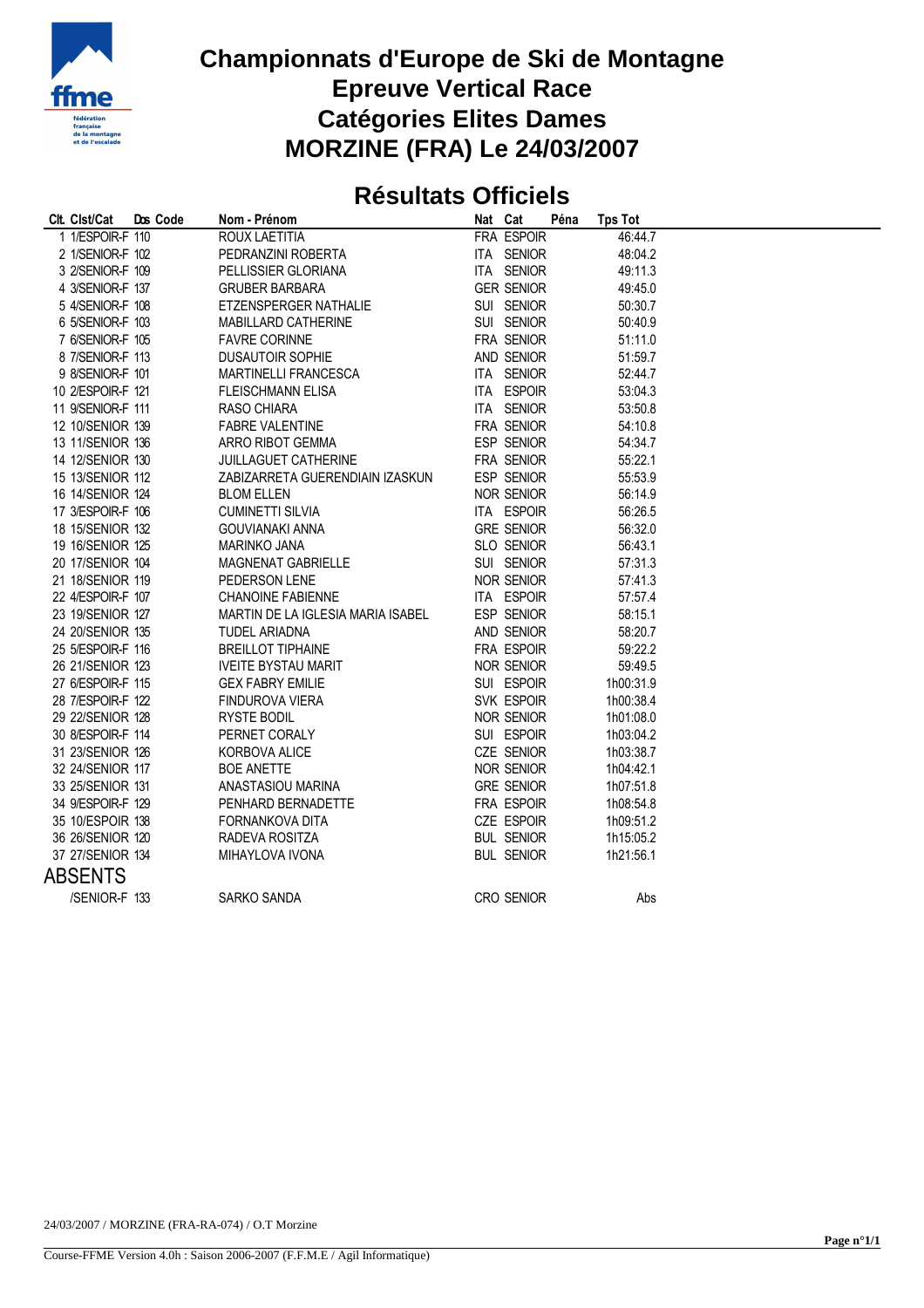| ffmelt. Cist/Cat              |                | Dos Code | Nom - Prénom              | Nat Cat |                   | Péna | <b>Tps Tot</b> |  |
|-------------------------------|----------------|----------|---------------------------|---------|-------------------|------|----------------|--|
| $\frac{1}{2}$ 57 43/SENIOR 43 |                |          | POCHOBRADSKY JAN          |         | CZE SENIOR        |      | 52:03.8        |  |
| <b>58 44/SENIOR 47</b>        |                |          | <b>KARNICAR MIHA</b>      |         | SLO SENIOR        |      | 52:28.2        |  |
| 59 45/SENIOR 18               |                |          | <b>WITTORSKI MIKE</b>     |         | <b>BEL SENIOR</b> |      | 52:45.8        |  |
| 60 15/ESPOIR 52               |                |          | RADEV GEORGI              |         | <b>BUL ESPOIR</b> |      | 53:12.5        |  |
| 61 16/ESPOIR 35               |                |          | ANGELOV BLAGOVEST         |         | <b>BUL ESPOIR</b> |      | 54:19.2        |  |
| 62 17/ESPOIR 54               |                |          | <b>MINI ANDREAS</b>       |         | <b>GER ESPOIR</b> |      | 55:09.1        |  |
| 63 18/ESPOIR 40               |                |          | <b>VONDRA PAVEL</b>       |         | <b>CZE ESPOIR</b> |      | 55:17.3        |  |
| 64 46/SENIOR 38               |                |          | ZHUKOV OLEG               |         | <b>RUS SENIOR</b> |      | 59:55.5        |  |
| 65 47/SENIOR 41               |                |          | ROMANOV SERGEY            |         | <b>RUS SENIOR</b> |      | 1h02:25.3      |  |
| 66 48/SENIOR 21               |                |          | <b>FILIPPOV DIMITRY</b>   |         | <b>RUS SENIOR</b> |      | 1h03:04.0      |  |
| 67 49/SENIOR 67               |                |          | <b>ALIKALFIC EDIN</b>     |         | CRO SENIOR        |      | 1h06:30.6      |  |
| <b>ABSENTS</b>                |                |          |                           |         |                   |      |                |  |
| /SENIOR-M 73                  |                |          | <b>DUCH MIROSLAV</b>      |         | CZE SENIOR        |      | Abs            |  |
| /SENIOR-M 69                  |                |          | <b>PIOT KURT</b>          |         | <b>BEL SENIOR</b> |      | Abs            |  |
| /SENIOR-M 60                  |                |          | DIEUSSAERT JORIS          |         | <b>BEL SENIOR</b> |      | Abs            |  |
| /SENIOR-M 58                  |                |          | <b>GLAJICAR ROMAN</b>     |         | CZE SENIOR        |      | Abs            |  |
| /SENIOR-M 53                  |                |          | ZILKA ZEBRACKI JACEK      |         | POL SENIOR        |      | Abs            |  |
| /ESPOIR-M 50                  |                |          | <b>RICHARD ALAIN</b>      |         | SUI ESPOIR        |      | Abs            |  |
| /SENIOR-M 44                  |                |          | ZACHWIEJA SZYMON          |         | POL SENIOR        |      | Abs            |  |
| /SENIOR-M 36                  |                |          | KAMBOUROPOULOS ALEXANDROS |         | <b>GRE SENIOR</b> |      | Abs            |  |
| /SENIOR-M 26                  |                |          | <b>TURNE JOAN</b>         |         | AND SENIOR        |      | Abs            |  |
| /ESPOIR-M 20                  |                |          | <b>COSTA PAIRO PAU</b>    |         | ESP ESPOIR        |      | Abs            |  |
| /SENIOR-M 12                  |                |          | <b>ECHTLER MARTIN</b>     |         | <b>GER SENIOR</b> |      | Abs            |  |
| /ESPOIR-M                     | $\overline{4}$ |          | <b>SOLA PASTORET MARC</b> |         | <b>ESP ESPOIR</b> |      | Abs            |  |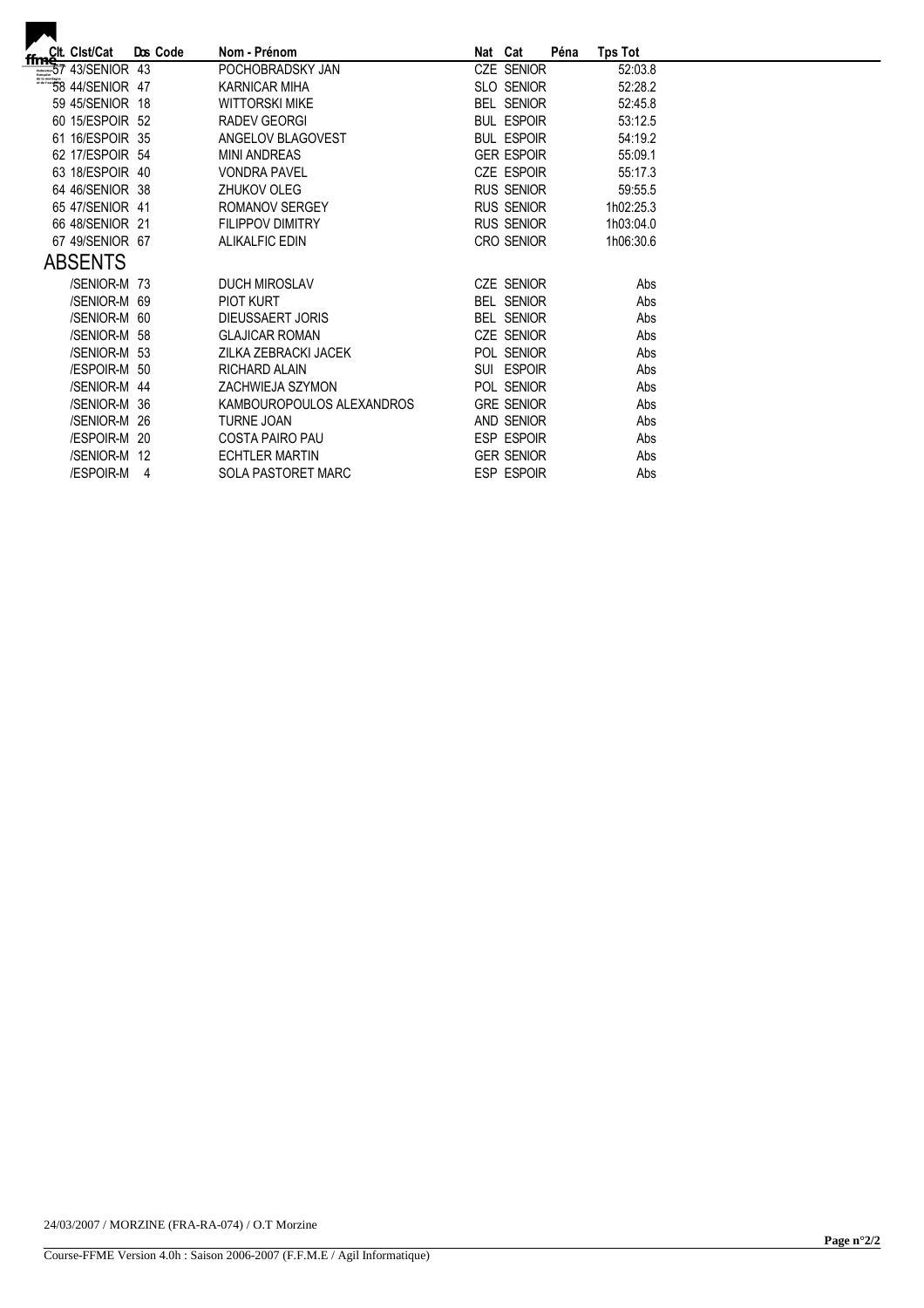

## **Championnats d'Europe de Ski de Montagne Epreuve Vertical Race Catégories Elites Hommes MORZINE (FRA) Le 24/03/2007**

#### **Résultats Officiels**

| Clt. Clst/Cat   | Dos Code | Nom - Prénom              | Nat Cat |                   | Péna | Tps Tot |  |
|-----------------|----------|---------------------------|---------|-------------------|------|---------|--|
| 1/ESPOIR-M      |          | HOLZKNECHT LORENZO        | ITA     | <b>ESPOIR</b>     |      | 41:32.0 |  |
| 2 2/ESPOIR-M 56 |          | <b>BONNET NICOLAS</b>     |         | <b>FRA ESPOIR</b> |      | 42:52.8 |  |
| 3 3/ESPOIR-M 39 |          | EYDALLIN MATTEO           | ITA.    | <b>ESPOIR</b>     |      | 43:10.3 |  |
| 4 4/ESPOIR-M 42 |          | <b>BLANC DIDIER</b>       |         | <b>FRA ESPOIR</b> |      | 43:16.2 |  |
| 5 5/ESPOIR-M 59 |          | KUHAR NEJC                |         | <b>SLO ESPOIR</b> |      | 43:27.0 |  |
| 6 6/ESPOIR-M 75 |          | ANTHAMATTEN MARTIN        |         | SUI ESPOIR        |      | 43:34.1 |  |
| 7 7/ESPOIR-M 32 |          | PICCOT ADRIEN             |         | <b>FRA ESPOIR</b> |      | 44:34.3 |  |
| 8 8/ESPOIR-M 28 |          | <b>BRUCHEZ PIERRE</b>     |         | SUI ESPOIR        |      | 45:42.5 |  |
| 9 9/ESPOIR-M 17 |          | <b>JONSSON ANDRE</b>      |         | SWE ESPOIR        |      | 45:56.5 |  |
| 10 10/ESPOIR 13 |          | <b>COLETTI MATTIA</b>     |         | ITA ESPOIR        |      | 46:30.3 |  |
| 11 11/ESPOIR 55 |          | CHARVOZ MATHIEU           |         | SUI ESPOIR        |      | 47:05.8 |  |
| 12 12/ESPOIR 37 |          | <b>MANEA RARES</b>        |         | <b>RUM ESPOIR</b> |      | 48:00.2 |  |
| 13 13/ESPOIR 79 |          | <b>FRANCU DIMITRU</b>     |         | <b>RUM ESPOIR</b> |      | 50:59.0 |  |
| 14 14/ESPOIR 76 |          | <b>GUARDIA CROS JAUME</b> |         | <b>ESP ESPOIR</b> |      | 51:07.2 |  |
| 15 15/ESPOIR 52 |          | RADEV GEORGI              |         | <b>BUL ESPOIR</b> |      | 53:12.5 |  |
| 16 16/ESPOIR 35 |          | ANGELOV BLAGOVEST         |         | <b>BUL ESPOIR</b> |      | 54:19.2 |  |
| 17 17/ESPOIR 54 |          | MINI ANDREAS              |         | <b>GER ESPOIR</b> |      | 55:09.1 |  |
| 18 18/ESPOIR 40 |          | <b>VONDRA PAVEL</b>       |         | <b>CZE ESPOIR</b> |      | 55:17.3 |  |
| <b>ABSENTS</b>  |          |                           |         |                   |      |         |  |
| /ESPOIR-M 50    |          | <b>RICHARD ALAIN</b>      |         | SUI ESPOIR        |      | Abs     |  |
| /ESPOIR-M 20    |          | COSTA PAIRO PAU           |         | <b>ESP ESPOIR</b> |      | Abs     |  |
| /ESPOIR-M       | 4        | <b>SOLA PASTORET MARC</b> |         | <b>ESP ESPOIR</b> |      | Abs     |  |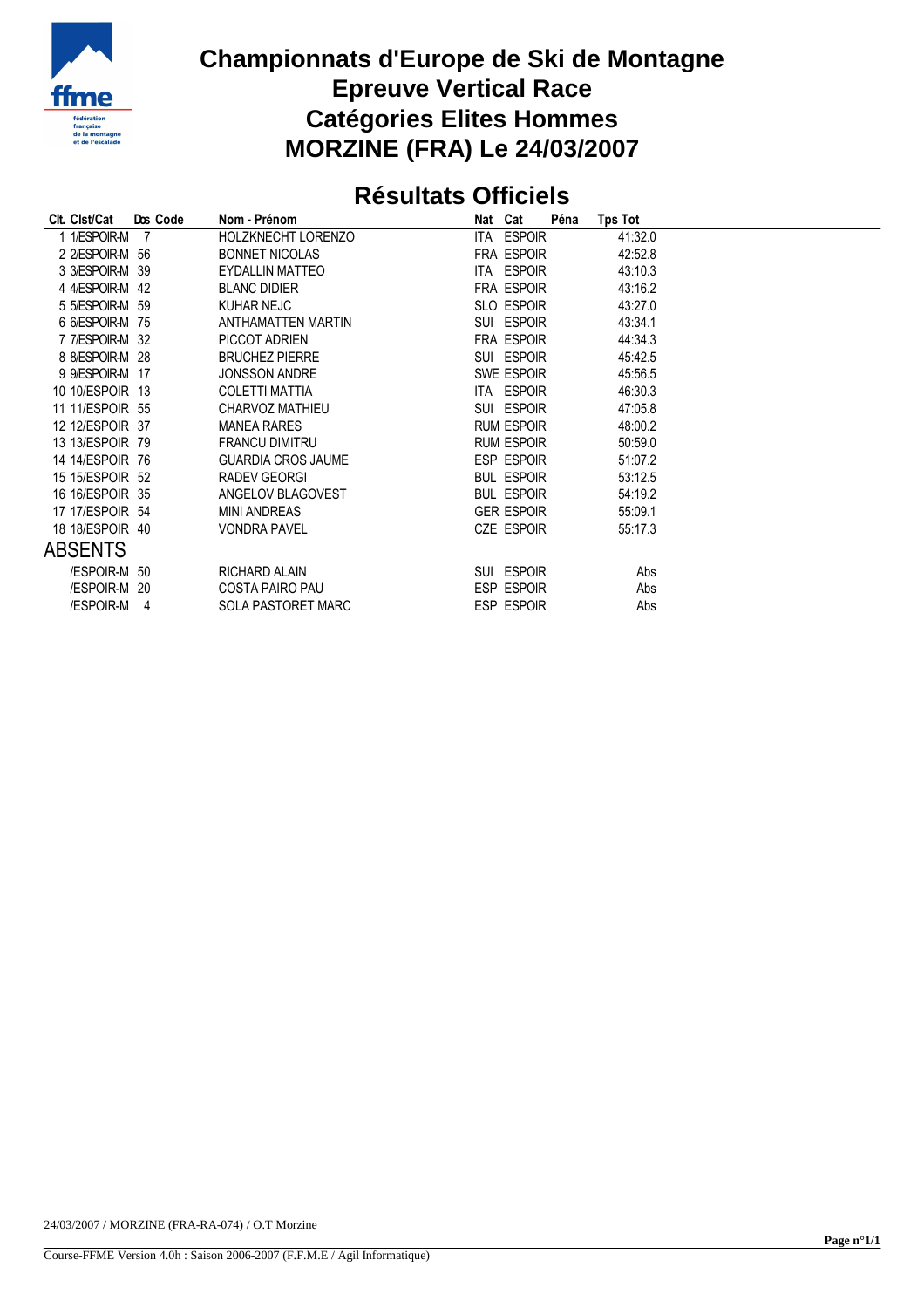

## **Championnats d'Europe de Ski de Montagne Epreuve Vertical Race Catégories Elites Dames MORZINE (FRA) Le 24/03/2007**

## **Résultats Officiels**

| Clt. Clst/Cat    | Dos Code | Nom - Prénom             | Nat Cat |                   | Péna | Tps Tot   |
|------------------|----------|--------------------------|---------|-------------------|------|-----------|
| 1 1/ESPOIR-F 110 |          | ROUX LAETITIA            |         | FRA ESPOIR        |      | 46:44.7   |
| 2 2/ESPOIR-F 121 |          | <b>FLEISCHMANN ELISA</b> |         | ITA ESPOIR        |      | 53:04.3   |
| 3 3/ESPOIR-F 106 |          | <b>CUMINETTI SILVIA</b>  |         | ITA ESPOIR        |      | 56:26.5   |
| 4 4/ESPOIR-F 107 |          | <b>CHANOINE FABIENNE</b> |         | ITA ESPOIR        |      | 57:57.4   |
| 5 5/ESPOIR-F 116 |          | <b>BREILLOT TIPHAINE</b> |         | FRA ESPOIR        |      | 59:22.2   |
| 6 6/ESPOIR-F 115 |          | <b>GEX FABRY EMILIE</b>  |         | SUI ESPOIR        |      | 1h00:31.9 |
| 7 7/ESPOIR-F 122 |          | FINDUROVA VIERA          |         | SVK ESPOIR        |      | 1h00:38.4 |
| 8 8/ESPOIR-F 114 |          | PERNET CORALY            |         | SUI ESPOIR        |      | 1h03:04.2 |
| 9 9/ESPOIR-F 129 |          | PENHARD BERNADETTE       |         | FRA ESPOIR        |      | 1h08:54.8 |
| 10 10/ESPOIR 138 |          | FORNANKOVA DITA          |         | <b>CZE ESPOIR</b> |      | 1h09:51.2 |
|                  |          |                          |         |                   |      |           |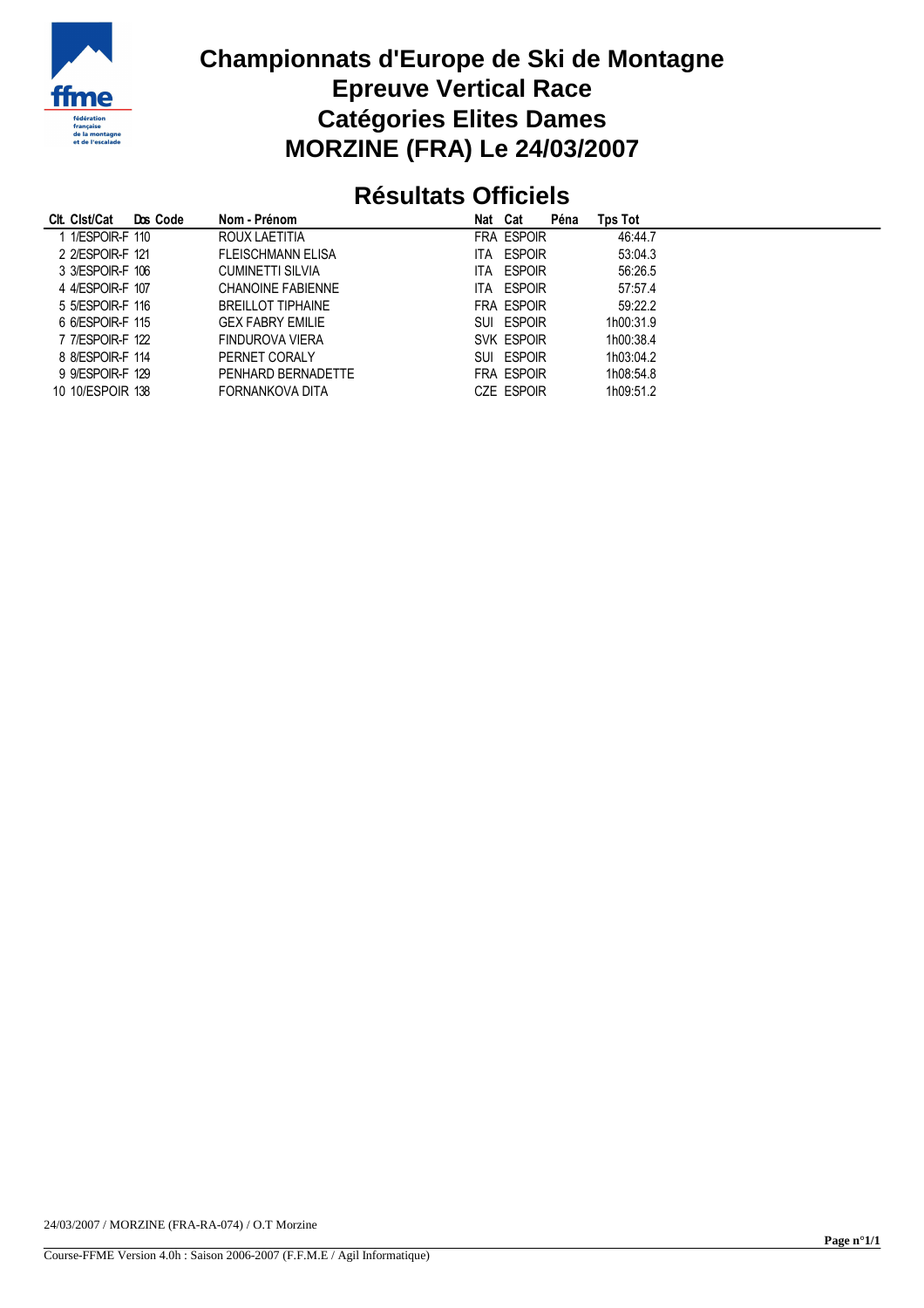#### **Championnats d'Europe de Ski de Montagne Epreuve Vertical Race Catégories jeunes H/D MORZINE (FRA) Le 24/03/2007**

|                      |     |                             |            | э             |                |                |
|----------------------|-----|-----------------------------|------------|---------------|----------------|----------------|
| Clst/Cat             | Dos | Nom - Prénom                | <b>Nat</b> | Cat           | <b>Tps Tot</b> | Code           |
| Categ=CADET, Sexe=F  |     |                             |            |               |                |                |
| 1/CADET-F            | 301 | <b>FERRAN LEONIE</b>        | <b>FRA</b> | CADET         | 30:31.5        | <b>INT1005</b> |
| 2/CADET-F            | 303 | <b>GROHOVA KAROLINA</b>     | CZE        | CADET         | 31:53.0        | <b>INT949</b>  |
| 3/CADET-F            | 302 | WAJDA JULIA                 | <b>POL</b> | CADET         | 32:16.2        | <b>INT937</b>  |
| 4/CADET-F            | 305 | <b>FAVRE EMILIE</b>         | <b>FRA</b> | CADET         | 33:09.5        | <b>INT928</b>  |
| 5/CADET-F            | 310 | RICHARD MIREILLE            | SUI        | CADET         | 33:48.0        | <b>INT719</b>  |
| 6/CADET-F            | 315 | CHRUSCIEL ALEKSANDRA        | POL        | CADET         | 35:52.5        | <b>INT997</b>  |
| 7/CADET-F            | 313 | <b>HOFF MIRIAM</b>          | <b>GER</b> | CADET         | 37:36.0        | <b>INT1017</b> |
| Categ=CADET, Sexe=M  |     |                             |            |               |                |                |
| 1/CADET-M            | 210 | <b>GACHET XAVIER</b>        | <b>FRA</b> | CADET         | 24:53.6        | <b>INT744</b>  |
| 2/CADET-M            | 227 | <b>GROH RADOSLAV</b>        | CZE        | CADET         | 25:17.9        | <b>INT850</b>  |
| 3/CADET-M            | 215 | PINSACH RUBIROLA MARC       | <b>ESP</b> | CADET         | 25:30.1        | <b>INT872</b>  |
| 4/CADET-M            | 201 | <b>MARTI WERNER</b>         | SUI        | CADET         | 25:53.7        | <b>INT989</b>  |
| 5/CADET-M            | 203 | <b>VERNAZ PIEMOND</b>       | <b>FRA</b> | CADET         | 26:03.6        | <b>INT929</b>  |
| 6/CADET-M            | 214 | ANDREOLA FABIO              | <b>ITA</b> | CADET         | 26:13.0        | <b>INT925</b>  |
| 7/CADET-M            | 243 | FEJFAR ONDREJ               | CZE        | CADET         | 26:33.8        | <b>INT992</b>  |
| 8/CADET-M            | 231 | <b>GACHET JEAN FRANCOIS</b> | <b>FRA</b> | <b>CADET</b>  | 26:36.4        | <b>INT953</b>  |
| 9/CADET-M            | 244 | <b>BALTHASSAT MARTIN</b>    | <b>FRA</b> | CADET         | 26:51.4        | <b>INT970</b>  |
| 10/CADET-M           | 248 | MICHAUD RANDY               | SUI        | CADET         | 26:51.7        | <b>INT922</b>  |
| 11/CADET-M           | 205 | CRETTENAND YVAN             | SUI        | CADET         | 27:21.9        | <b>INT924</b>  |
| 12/CADET-M           | 229 | <b>KUCIK TOMAS</b>          | <b>SVK</b> | CADET         | 27:27.0        | <b>INT986</b>  |
| 13/CADET-M           | 225 | <b>TISSIERES MATHIEU</b>    | <b>SUI</b> | CADET         | 27:40.9        | <b>INT921</b>  |
| 14/CADET-M           | 237 | ATHANASIOS BUMPAS           | <b>GRE</b> | CADET         | 27:54.0        | <b>INT897</b>  |
| 15/CADET-M           | 239 | TIGANESCU BOGDAN            | <b>RUM</b> | CADET         | 28:07.4        | <b>INT826</b>  |
| 16/CADET-M           | 238 | <b>GARCIA SALA GUILLEM</b>  | <b>ESP</b> | CADET         | 28:28.2        | <b>INT979</b>  |
| 17/CADET-M           | 208 | HEIGENHAUSER HANNES         | <b>GER</b> | CADET         | 28:33.5        | <b>INT1016</b> |
| 18/CADET-M           | 218 | RIERA PAU                   | AND        | CADET         | 29:16.2        | <b>INT876</b>  |
| 19/CADET-M           | 219 | <b>KARNICAR ZAN</b>         | <b>SLO</b> | CADET         | 29:20.7        | <b>INT915</b>  |
| 20/CADET-M           | 226 | CARDONA COLL NIL            | <b>ESP</b> | CADET         | 29:24.5        | <b>INT990</b>  |
| 21/CADET-M           | 230 | RIERA MARC                  | <b>AND</b> | CADET         | 29:25.5        | <b>INT996</b>  |
| 22/CADET-M           | 235 | <b>GRZEGORZEK PIOTR</b>     | <b>POL</b> | CADET         | 30:29.2        | <b>INT1007</b> |
| Categ=JUNIOR, Sexe=F |     |                             |            |               |                |                |
| 1/JUNIOR-F           | 314 | MERCIER JESSICA             | <b>FRA</b> | <b>JUNIOR</b> | 30:53.7        | <b>INT933</b>  |
| 2/JUNIOR-F           | 312 | MIRO VARELA MIREIA          | <b>ESP</b> | <b>JUNIOR</b> | 31:06.1        | <b>INT868</b>  |
| 3/JUNIOR-F           | 306 | <b>ZANON STEFANIA</b>       | <b>ITA</b> | <b>JUNIOR</b> | 34:54.8        | <b>INT940</b>  |
| 4/JUNIOR-F           | 309 | MAZZUCCO LAURENCE           | SUI        | <b>JUNIOR</b> | 35:06.2        | <b>INT1019</b> |
| 5/JUNIOR-F           | 307 | <b>BATAILLES CLAIRE</b>     | <b>FRA</b> | <b>JUNIOR</b> | 35:51.8        | <b>INT741</b>  |
| 6/JUNIOR-F           | 316 | PASTOREKOVA LUCIA           | <b>SVK</b> | <b>JUNIOR</b> | 36:35.9        | <b>INT859</b>  |
| 7/JUNIOR-F           | 311 | <b>LAVY MURIEL</b>          | <b>ITA</b> | <b>JUNIOR</b> | 38:13.9        | <b>INT619</b>  |
| /JUNIOR-F            | 308 | JORNET BURGADA NAILA        | <b>ESP</b> | <b>JUNIOR</b> | Abs            | <b>INT737</b>  |
|                      |     |                             |            |               |                |                |

#### **Résultats par Catégorie**

24/03/2007 / MORZINE (FRA-RA-074) / O.T Morzine

Course-FFME Version 4.0f : Saison 2006-2007 (F.F.M.E / Agil Informatique)